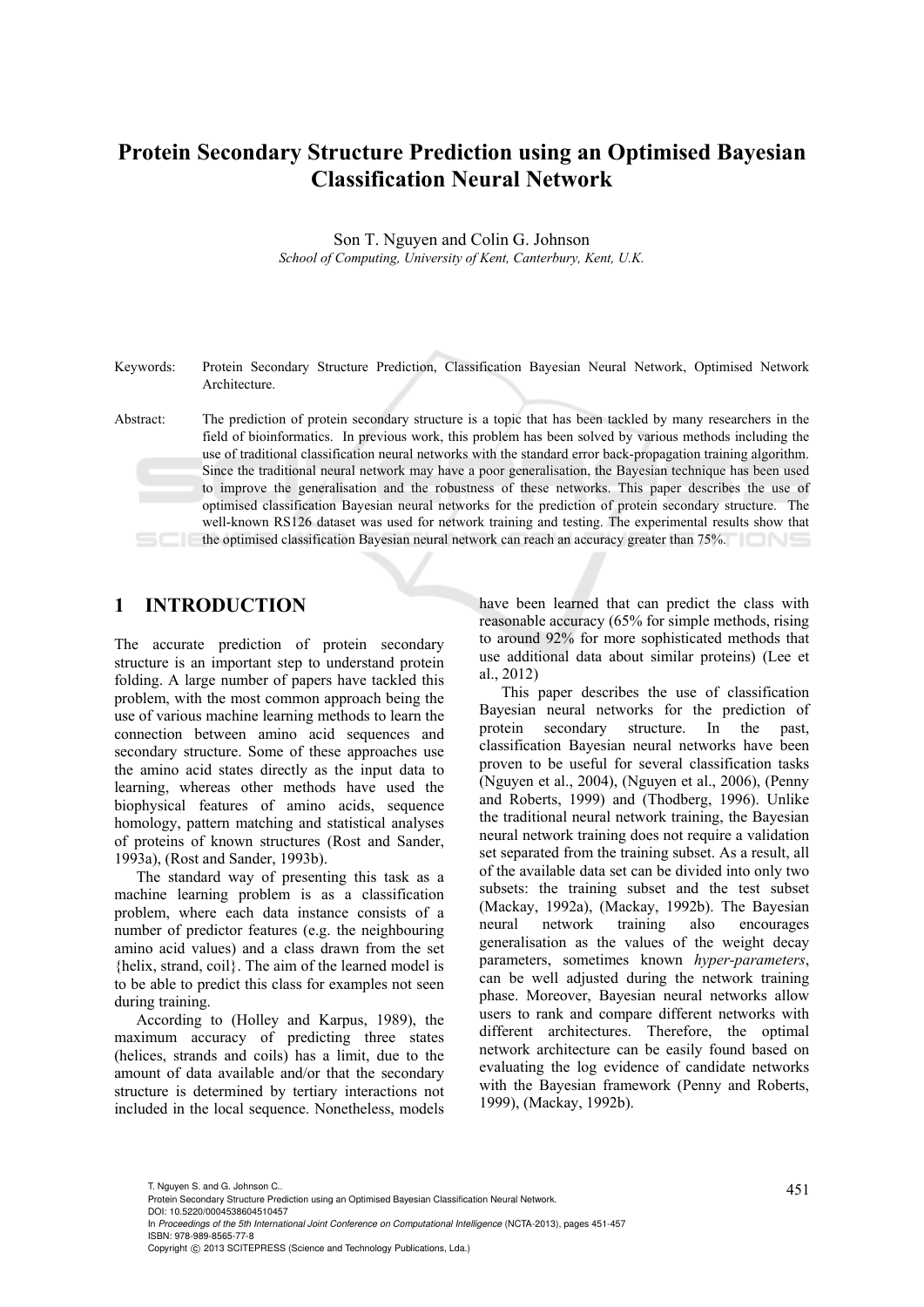The structure of the paper is organised as follows. Section II provides an overview of protein secondary structure prediction and classification neural networks. In Section III, the formulation of classification Bayesian neural networks is briefly described. In Section IV, the paper gives the assessment methods for the obtained results. Section V presents how to train and optimise classification Bayesian neural networks for predicting three states: helices, strands and coils. Finally, Section VI provides a conclusion.

## **2 PROTEIN SECONDARY STRUCTURE PREDICTION AND CLASSIFICATION NEURAL NETWORKS**

Protein structure prediction is the foundation of protein structure biology. Proteins are macromolecules made of chains of 20 different amino acids, which fold into a particular threedimensional structure that is distinctive to that protein. This three-dimensional structure is what determines the function of a protein. The ultimate goal is to understand the function of proteins, and therefore an important step towards this understanding is to understand the protein structure and how this relates to its sequence. Biochemists distinguish four distinct aspects of a protein's structure: Primary structure, Secondary structure, Tertiary structure and Quaternary structure. Protein Secondary Structure Prediction (PSSP) means predicting which parts of a protein will form the large-scale structures known as α-helix, β-strand and coils, based on the amino acid sequence of a protein (Mottalib et al., 2010).

In the last two decades, a huge number of approaches have been taken to the PSSP. In these works, the probabilistic approaches were the first to be used. The first attempt at using neural networks for PSSP was done by Qian and Sejnowski in 1988, and they obtained an accuracy of 64.3% (Qian and Sejnowski, 1988). More recent neural network based approaches have achieved accuracies greater than 70% (Rost and Sander, 1993a), (Jones, 1999). The most important improvement in these approaches is to modify the input set to the neural network by finding similar proteins from a large database, and forming an input based on the proportion of amino acid values at each position in the sequence. The aim of this is to provide more information to the network about the kind of protein, and to eliminate the

influence of an uncharacteristic amino acid at a particular position.

This part of the paper will describe how classification neural networks are used for PSSP. The primary sequences are used as the network input. In order to read the input, a moving window through the sequences needs to be created. According to (Qian and Sejnowski, 1988), the size of the moving window should be chosen to be 13 as this window size has given the best performances when testing the trained network on the test subset this window size has also been found in many subsequent papers.

In this work, the *define secondary structure of proteins* (DSSP) method is used. According to this method, the secondary structure of each residue classifies into 8 classes, namely H  $(\alpha$ -helix), G (310helix), I (π-helix), B (isolated β-bridge), E (extended β-strand), T (hydrogen bonded turn), S (bend), and C (not HBEGIT or S). The prediction methods are assessed for only 3 standard classes associated with α helices (H), β-strands (E) and coils (C). Hence, 8 classes are reduced to 3. In the literature, there are four main mappings to perform the reduction process (Sepideh et al., 2008). These are:

- 1.  $H,G \rightarrow H$  $E \rightarrow E$  $S,T,B,I,C \rightarrow C$ 2.  $H \rightarrow H$  $E \rightarrow E$
- $G, S, T, B, I, C \rightarrow C$ 3.  $H, G, I \rightarrow H$
- $E$ ,  $B \rightarrow E$  $S,T,C \rightarrow C$ 4. H, $G \rightarrow H$  $E.B \rightarrow E$ 
	- $S,T,I,C \rightarrow C$

Here, the method 2 is adopted in this research as it is considered as the strictest criterion. In order to encode the secondary structure classes for the classification, three output units are assigned in our neural network as binary values as follows

#### $H=[1,0,0], E=[0,1,0],$  and  $C=[0,0,1]$

The prediction of protein secondary structure based on a multiple alignment profile of protein instead of a single sequence has been adopted as a way to improve the prediction accuracy in several papers (Rost and Sander, 1993a), (Rost and Sander, 1993b). The aim of this is to improve predictive power by finding proteins that are similar to the protein being examined, and modifying the input to be a mixture of the original protein information and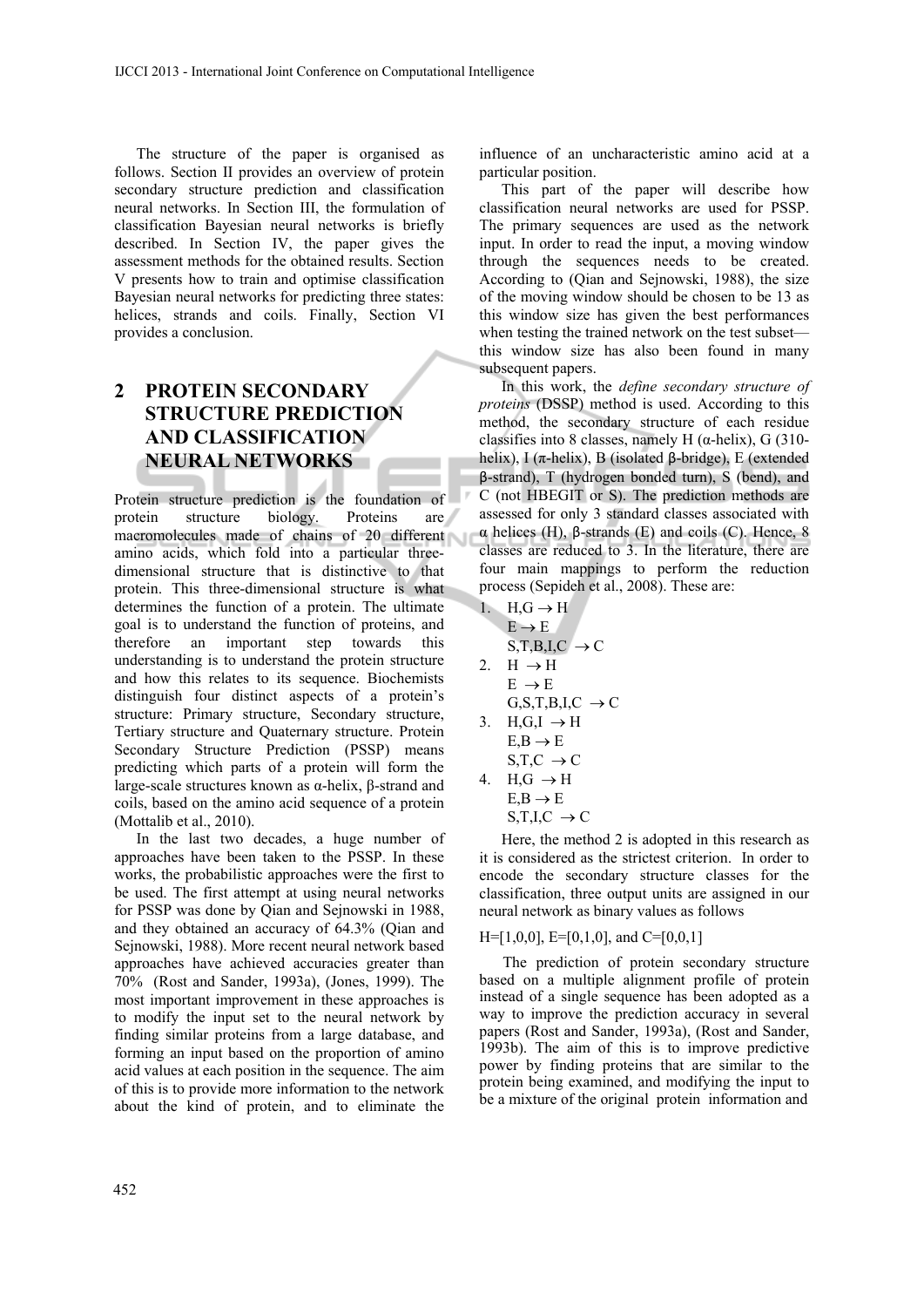|                                   |                                              | к.<br>۰.<br>н.                       | л.<br>л.<br>n.<br>m.                    | к                                                       |                                            |
|-----------------------------------|----------------------------------------------|--------------------------------------|-----------------------------------------|---------------------------------------------------------|--------------------------------------------|
| 1 <sub>G</sub>                    |                                              | $7 - 3 - 5$<br>$-3$ $-2$ $-3$        |                                         | $-4$ $-2$ $-3$ $-4$ $-3$ $-1$                           |                                            |
| 2 <sub>1</sub>                    | $-4$                                         | $-2$ $-4$ $-4$<br>$-5 -4$            | $1 - 4$<br>6<br>$\Omega$                | $-1$ $-4$ $-3$ $-1$ $-4$                                | -3<br>$-2$                                 |
| 3.<br>$\mathbf C$                 | $-5$<br>10                                   | $-5$<br>$-4$                         | $-4$ $-4$ $-2$ $-2$ $-4$ $-2$ $-3$ $-4$ |                                                         | $-2$<br>$-2$ $-2$ $-3$ $-3$                |
| 4<br>P                            | $-2$ $-2$ $-2$ $-2$<br>$-4$                  | $3 - 1$                              | $-3$ $-2$ $-4$ $-4$ $-1$ $-3$ $-5$      |                                                         | $R - 2 - 2 - 4 - 4$<br>$-3$                |
| 5<br>$\mathbb{R}$<br>$\mathbf{1}$ | $-2 -2$                                      | $-1$ $-2$                            | $3 - 2 - 2 - 3 - 1 - 2 - 3 - 3$         | $\overline{2}$                                          | $\mathbf{1}$<br>$\blacksquare$<br>$-4 - 3$ |
| 6<br>F                            | $-5 - 3$                                     | $-4 - 3$<br>$-4$<br>$-4$             | 2<br>1.<br>$-4$<br>$-1$                 | $7 - 5 - 4$                                             | $-1$<br>$-3$<br>$\Omega$<br>$\mathcal{P}$  |
| 7A<br>$\blacksquare$              | $-2$ $-3$ $-4$ $-3$                          | $-2 -3 -3$<br>$\Omega$               | $\Omega$<br>3.<br>$\mathbf{1}$<br>4     | 1.                                                      | - 0<br>$-3$ $-2$ $-2$ $-3$ $-2$            |
| 8<br>Ħ<br>$-2$                    | 2<br>$\mathbf{1}$<br>$-4$                    | 3<br>$\overline{2}$<br>$\Omega$<br>3 | $-4$ $-1$ $-3$<br>$-4$                  | $-3$ $-3$ $-1$                                          | $-2 -3$<br>1<br>$-4$                       |
| 9<br>v                            | $-2$ $-4$ $-3$ $2$ $-2$ $-3$ $-3$ $-4$ $-4$  |                                      |                                         | $3 \t 0 \t -3 \t -1 \t 3 \t -4 \t -3 \t -2 \t -3 \t -1$ | $\overline{4}$                             |
| 10<br>$\mathbf{r}$                | $-2$ $-4$ $-4$ $-5$ $-2$ $-4$ $-4$ $-5$ $-4$ |                                      | $\overline{4}$<br>$3 - 4$               | $1 - 1 - 4 - 3 - 2 - 3 - 2$                             | 3                                          |
|                                   |                                              | (a)                                  |                                         |                                                         |                                            |
| 0.50000000                        | 0.04742587                                   |                                      | 0.26894142 0.11920292 0.04742587        |                                                         | 0 11920292                                 |
| 0.11920292                        | 0.01798621                                   |                                      | 0.01798621 0.01798621                   | 0.11920292                                              | 0.01798621                                 |
| 0 26894142                        | 0.00669285                                   |                                      | 0.01798621 0.00669285                   | 0 99995460                                              | 0.01798621                                 |
| 0.11920292                        | 0.11920292                                   | 0.11920292 0.11920292                |                                         | 0.01798621                                              | 0.95257413                                 |
| 0.73105858                        | 0.88079708                                   | 0.73105858 0.11920292                |                                         | 0.11920292                                              | 0.26894142                                 |
| 0.04742587                        | 0.01798621                                   | 0.01798621                           | 0.00669285                              | 0.04742587                                              | 0.01798621                                 |
| 0.73105858                        | 0.11920292                                   | 0.04742587                           | 0.01798621                              | 0.04742587                                              | 0.50000000                                 |
| 0.11920292                        | 0.88079708                                   | 0.73105858 0.98201379                |                                         | 0.01798621                                              | 0 95257413                                 |
| 0.11920292                        | 0.01798621                                   | 0.04742587 0.88079708                |                                         | 0.11920292                                              | 0.04742587                                 |
| 0 11920292                        | 0.01798621                                   | 0.01798621                           | 0.00669285                              | 0.11920292                                              | 0 01798621                                 |
| 0.11920292                        | 0.26894142                                   | 0.88079708                           | 0.50000000                              | 0.01798621                                              | 0.98201379                                 |
| 0.88079708                        | 0.11920292                                   |                                      | 0.95257413 0.11920292 0.04742587        |                                                         | 0.11920292                                 |
|                                   |                                              | (b)                                  |                                         |                                                         |                                            |

Figure 1: The PSSM matrix: (a) the raw matrix values, (b) the matrix values normalised with the standard logistic function.

#### that of these similar proteins.

There are two kinds of multiple alignment profiles: 1) the multiple sequence alignment profiles (MSAP), 2) the position-specific score matrices (PSSM) (Sepideh et al., 2008). In this research, the PSSMs for the RS126 dataset are used and they can be easily obtained from (Jpred 3), which is a simple and accurate protein secondary structure prediction method incorporating two feed-forward neural networks. The profile matrix has 20xL elements, where L is the length of the target sequence as shown in Figure.1. As the values of the feedforward neural network inputs can only accept 0 to 1, the raw PSSM needs to be normalised using the logistic function as shown in equation (1).

$$
f(x) = \frac{1}{1 + e^{-x}}
$$
 (1)

where  $x$  is the raw matrix value.

As the window size is 13 with 20 amino acids, there are  $13x20 + 1 = 261$  neural network inputs (the last input for the bias term). There are three output units corresponding to three states (helix, strand and other structures (sometimes known as loops or coils)). The network has a single hidden layer, as one hidden layer is sufficient to solve every problem including regression and classification (Bishop, 1995). The optimal number of hidden nodes is theoretically determined based on the Bayesian inference discussed in details in Section III.

### **3 CLASSIFICATION BAYESIAN NEURAL NETWORKS**

Bayesian learning of multi-layer perceptron neural networks is performed by considering Gaussian probability distributions of the weights which give the best generalization (Mackay, 1992a), (Mackay, 1992b). In particular, the weights *w* in network *X* are adjusted to their most probable values given the training data *D* . Specifically, the posterior distribution of the weights can be computed using Bayes' rule as follows

$$
p(w | D, X) = \frac{p(D | w, X)p(w | X)}{p(D | X)}
$$
 (2)

where  $p(D | w, X)$  is the likelihood function, which contains information about the weights from observations, and the prior distribution  $p(w|X)$ contains information about the weights from background knowledge. The denominator,  $p(D|X)$ , is known as the evidence for network *X* given dataset *D.* 

Given a set of candidate networks  $X_i$  having different numbers of hidden nodes, the posterior probability of each network can be expressed as

$$
p(X_i | D) = \frac{p(D | X_i)p(X_i)}{p(D)}
$$
 (3)

If the networks are assumed to be equally probable before any data is observed, then  $p(X_i)$  is the same for all networks. Since  $p(D)$  does not depend on the network, then the probable network is the one with the highest evidence  $p(D|X_i)$ . Therefore, the evidence can be used to compare and rank different candidate networks.

The weights and biases of the Bayesian neural network are grouped into a single vector and determined as follows

$$
W_{m+1} = W_m + \alpha_m d_m \tag{4}
$$

where  $W_{m+1}$  is the weight vector at the training iteration  $m+1$ ,  $W_m$  is the weight vector at the training iteration  $m$ ,  $\alpha_m$  is the adaptive learning rate at the training iteration *m* and  $d_m$  is the search direction at the training iteration *m* . The adaptive learning rate is adjusted during the training phase based on the Scaled Conjugate Gradient method (Moller, 1993). In this research, the search direction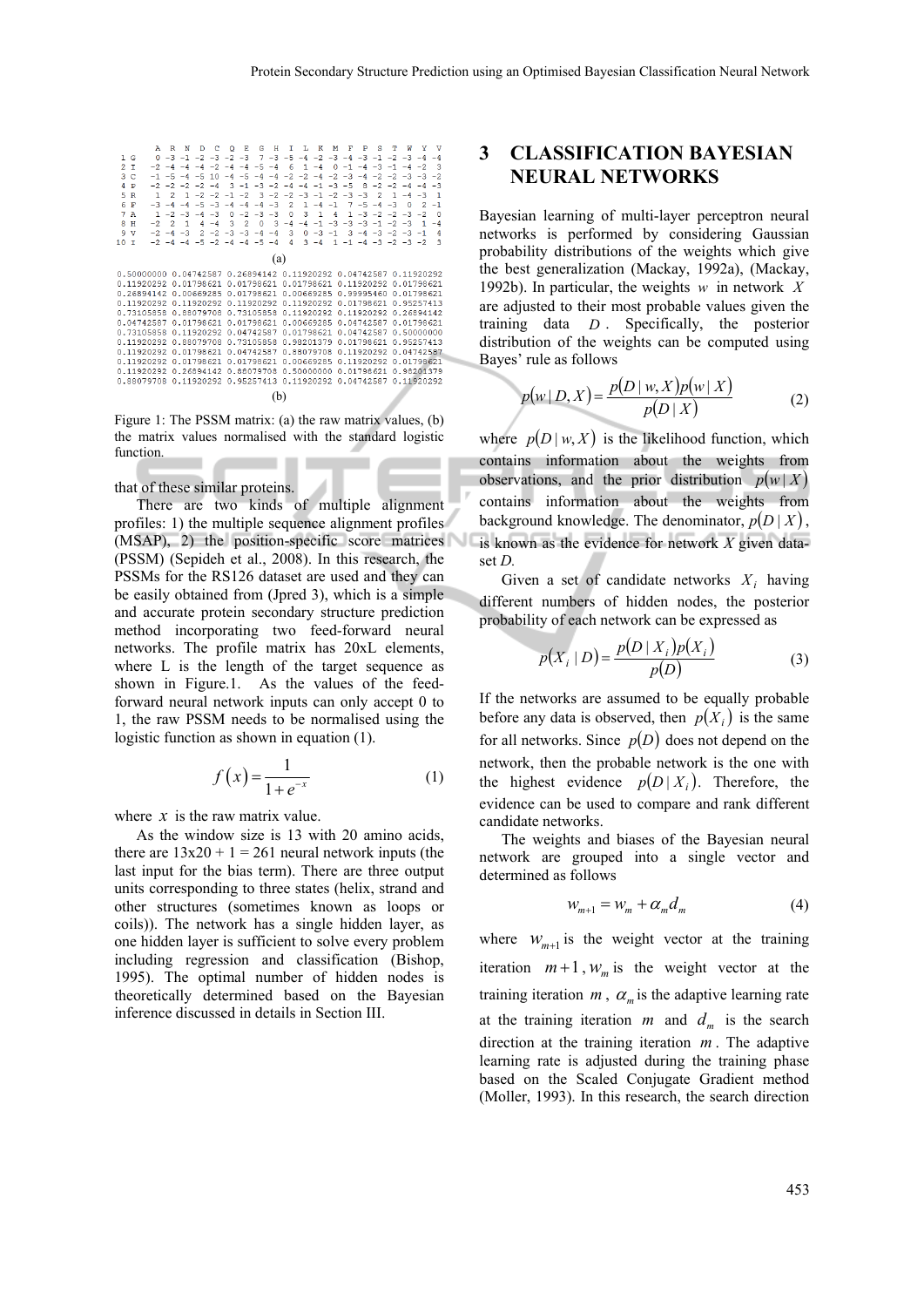is predefined to be the negative gradient  $-g_m$ .

Regularisation is used to prevent any weights becoming excessively large, which can lead to poor generalisation. For a multi-layer perceptron neural network classifier with *G* groups of weights and biases, a weight decay penalty term proportional to the sum of squares of the weights and biases is added to the data error function  $E_D$  to obtain the cost function

$$
S = E_D + \sum_{g=1}^{G} \xi_g E_{W_g}
$$
 (5)  

$$
E_{W_g} = \frac{1}{2} ||w_g||^2
$$
 (g = 1,..., G) (6)

where *S* is called the cost function,  $\xi_g$  is a nonnegative scalar, sometimes known as a hyperparameter, ensuring the distribution of weights and biases in group  $g$  and  $w_g$  is the vector of

In network training, the hyperparameters are initialised to be arbitrary small values. The cost function is then minimised using the Scaled Conjugate Gradient method. When the cost function has reached a local minimum, the hyperparameter  $\zeta_g$  (*g* = 1,..., *G*) is re-estimated. This task requires

computing the Hessian matrix of the cost function:

$$
A = H + \sum_{g=1}^{G} \xi_g I_g \tag{7}
$$

where *H* is the Hessian matrix of  $E_D$  and  $I_g$  is the identity matrix, which selects weights in the *g* th group. The number of 'well-determined' weights  $\gamma_g$ in group *g* is calculated based on the old value of  $\zeta_g$  as follows:

$$
\gamma_g = W_g - \xi_g tr(A^{-1}I_g)
$$
  $(g = 1,...,G)$  (8)

The new value of the hyperparameter  $\zeta_g$  is then reestimated as

$$
\xi_g = \frac{\gamma_g}{2E_{W_g}} \qquad (g = 1, ..., G) \tag{9}
$$

The hyperparameters need to be re-estimated several times until the cost function value ceases to change significantly between consecutive re-estimation periods. After the network training is completed, the values of parameters  $\gamma_g$  and  $\xi_g$  are then used to compute the log evidence of network *Xi* having *M* hidden nodes as follows (Penny and Robert, 1999):

$$
\ln Ev(X_i) = -S + \sum_{g=1}^{G} \frac{W_g}{2} \ln \xi_g - \frac{1}{2} \ln |A| + \ln M! + M \ln 2
$$
  
+ 
$$
\sum_{g=1}^{G} \frac{1}{2} \left( \frac{4\pi}{\gamma_g} \right) - G \ln(\ln \Omega)
$$
 (10)

where  $W_g$  is the number of weights and biases in group *g*, and  $\Omega$  is set to be 10<sup>3</sup> (Thodberg, 1996). However,  $\Omega$  is a minor factor because it is the same for all models and therefore does not effect to the relative comparison of log evidence of different network architectures. Equation (10) is used to compare different networks having different numbers of hidden nodes. The best network will be

# weights and biases in group  $g \sim \Box$  **TECHN4LEVALUATION METHODS**

selected with the highest log evidence.

A useful accuracy evaluation for classification neural networks is well-known three state overall residue accuracy percentage defined as follows

$$
Q_3 = \frac{P_a + P_\beta + P_{loop}}{N} \times 100\tag{11}
$$

where  $P_{\alpha}$ ,  $P_{\beta}$  and  $P_{loop}$  are the number of correctly predicted  $\alpha$ -helix,  $\beta$ -sheet and loop, respectively. *N* is the total number of residues in a given protein sequence.

Another widely used accuracy measurement is the Matthew's correlation coefficients. In the case of  $P_{\alpha}$  helix, this coefficient is determined as follows

$$
C_{\alpha} = \frac{p_{\alpha}n_{\alpha} - u_{\alpha}o_{\alpha}}{\sqrt{(n_{\alpha} + u_{\alpha})(n_{\alpha} + o_{\alpha})(p_{\alpha} + u_{\alpha})(p_{\alpha} + o_{\alpha})}}
$$
(12)

where  $p_{\alpha}$  is the number of correctly predicted positive cases,  $n_a$  is the number of correctly rejected negative cases,  $o_{\alpha}$  is the number of overpredicted cases (false positives), and  $u_{\alpha}$  is the number of under-predicted cases (misses). Similarly,  $C_{\beta}$  and  $C_{loop}$  can be also defined for  $\beta$ -sheet and loop, respectively. If the coefficients are equal to 1, the model predictions are 100% correct. Whereas, if the coefficients are equal to -1, the model predictions are 100% incorrect.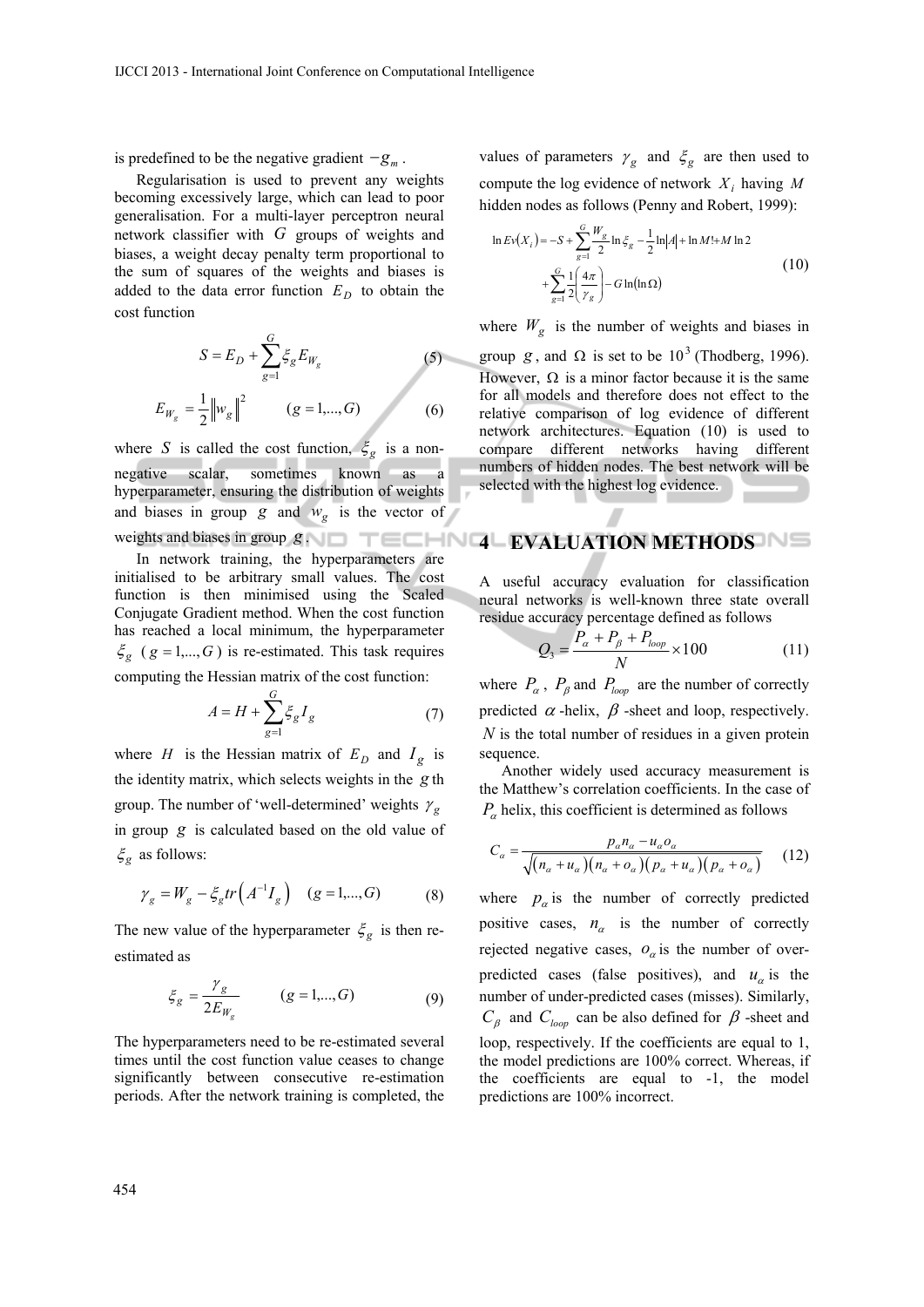#### **5 EXPERIMENTS AND RESULTS**

The RS126 dataset was used for training and testing the networks (Rost and Sander, 1993a). All of the dataset was randomly divided into seven subsets. A seven fold cross-validation technique was applied to determine the prediction accuracy. In particular, six subsets were used for training networks and the remaining subset was used for testing networks. This procedure was repeated for the different test subsets. Bayesian neural networks with different numbers of hidden nodes were trained to select the optimal network architecture. These networks have the following specification, as discussed in detail earlier in the paper:

- four hyperparameters  $\xi_1$ ,  $\xi_2$ ,  $\xi_3$  and  $\xi_4$  to constrain the magnitudes of the weights on the connection from the input nodes to the hidden nodes, the biases of the hidden nodes, the weights on the connection from the hidden nodes to the output nodes, and the biases of the output nodes;
- 261 inputs, corresponding to 20 inputs for each letter in the moving with the size is 13 and one bias term with a constant value of 1;
- three outputs, each corresponding to one of the states: helix, strand and other structures.

For a given number of hidden nodes, five networks with different initial values of the weights and biases were trained. The training procedure was implemented as follows:

- 1. The weights and biases in four different groups were initialised by random selections from zeromean, unit variance Gaussians and the initial hyperparameters were chosen to be small values.
- 2. The network was trained to minimise the cost function *S* using Scaled Conjugate Gradient training algorithm.
- 3. When the network training had reached a local minimum, the values of the hyperparameters were re-estimated according to equation (8) and (9).
- 4. Steps 2 and 3 were repeated until the cost function value was smaller than a pre-determined value and did not change significantly in subsequent re-estimations.

The performances of the trained networks were tested on the seventh subset. As shown in Figure 2, the networks having four hidden nodes is the last increase that produces a meaningful increase in log evidence. This means that four hidden nodes are sufficient to solve the problem. Table 1 shows the

change of hyperparameters according to the periods of re-estimation of a specific network training run. For each period, there are 100 predefined trainingiterations.

Table 2 shows the prediction accuracy and the Matthew's correlation coefficients on three states from the classification Bayesian neural network. We can see that the accuracy is 75.77%. Next, a standard classification neural network that has the same structure with the classification Bayesian neural network was trained to obtain the three-state prediction accuracy. However, the prediction accuracy of the trained classification standard neural network 74.97% and the Matthew's correlation coefficients, shown in Table 3, are also smaller than those of the trained classification Bayesian neural network shown in Table 2. Whilst this increase is small, progress in this area has typically come from the accumulation of small improvements, which can be combined together to make a larger improvement.



Figure 2: Log evidence versus number of hidden nodes: The solid curve shows the evidence averaged over the five networks.

#### **6 CONCLUSIONS**

The results obtained show that Bayesian neural networks can be used to predict the protein secondary structure with the maximum accuracy of 75.77%. This is better than the traditional neural network training methods. According to the obtained results, the use of four hidden nodes is an optimal choice for the network architecture. This number of hidden nodes can give the best generalisation of the trained network without the use of a validation set. Therefore, the available data was only divided into two subsets: one for training and another for testing. Moreover, Bayesian training for neural network can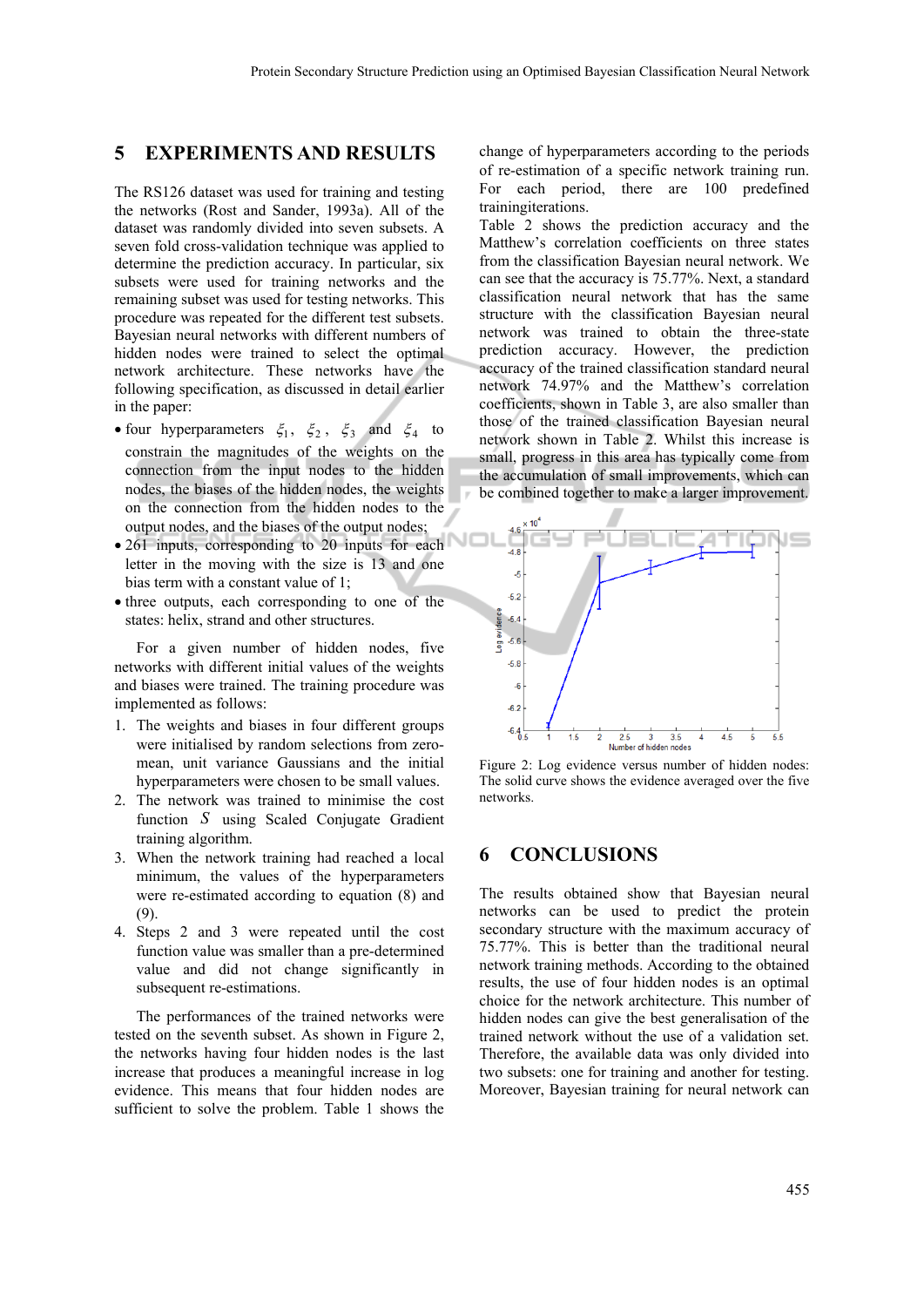automatically adjust the hyperparameters during the training phase.

The procedure for determining the optimal structure of the classification standard neural network (the growing and pruning technique) has not been mentioned in this paper as this approach requires a lot of statistical tasks. The main disadvantage of the Bayesian learning for feedforward neural networks is that it takes a quite long time on evaluating the Hessian matrix, especially when the number of network parameters (weights and biases) is relatively large.

Table 1: The change of hyperparameters according to the periods of re-estimation.

| Periods |         |       |       |                    |
|---------|---------|-------|-------|--------------------|
|         | 31.392  | 1.371 | 0.529 | 0.775              |
|         | 99.919  | 2.389 | 0.334 | 2.432              |
|         | 198.498 | 4.055 | .231  | $Q_{\mathcal{A}}Q$ |

Table 2: The three-state prediction accuracy and Matthew's correlation coefficients of classification Bayesian neural network.

|         |             | Matthew's Correlation |             |                   |
|---------|-------------|-----------------------|-------------|-------------------|
|         |             | Coefficients          |             |                   |
| Fold    | $Q_{3}$ (%) | $C_{\alpha}$          | $C_{\beta}$ | $C_{\text{loop}}$ |
| A       | 75.840      | 0.699                 | 0.531       | 0.565             |
| В       | 78.187      | 0.728                 | 0.607       | 0.604             |
| C       | 72.422      | 0.635                 | 0.510       | 0.524             |
| D       | 75.319      | 0.658                 | 0.550       | 0.540             |
| E       | 74.826      | 0.641                 | 0.580       | 0.542             |
| F       | 76.362      | 0.697                 | 0.598       | 0.569             |
| G       | 77.462      | 0.696                 | 0.578       | 0.604             |
| Average | 75.774      | 0.679                 | 0.565       | 0.564             |

Table 3: The three-state prediction accuracy and Matthew's correlation coefficients of standard classification Bayesian neural network.

|         |                      | Matthew's Correlation<br>Coefficients |                            |                                 |
|---------|----------------------|---------------------------------------|----------------------------|---------------------------------|
| Fold    | $Q_3(^{0}\!\!/\!_0)$ | $C_{\alpha}$                          | $C_{\scriptscriptstyle R}$ | $C_{\underline{\textit{loop}}}$ |
| A       | 75.927               | 0.689                                 | 0.543                      | 0.565                           |
| В       | 77.347               | 0.725                                 | 0.583                      | 0.587                           |
| C       | 71.321               | 0.619                                 | 0.496                      | 0.502                           |
| D       | 74.826               | 0.646                                 | 0.551                      | 0.536                           |
| E       | 73.812               | 0.622                                 | 0.571                      | 0.521                           |
| F       | 74.739               | 0.669                                 | 0.572                      | 0.548                           |
| G       | 76.796               | 0.669                                 | 0.568                      | 0.604                           |
| Average | 74.967               | 0.663                                 | 0.555                      | 0.552                           |

#### **REFERENCES**

- B. Rost and C. Sander, "Prediction of protein secondary structure at better than 70% accuracy," *J.Mol.Biol.*,vol. 232, pp. 584-599, 1993a.
- B. Rost and C. Sander, "Improved prediction of protein secondary structure by use of sequence profiles and neural networks.," *Proc, Natl, Acad, Sci, Biophysics, USA*, pp. 7558 - 7562, 1993b.
- L. H. Holley and M. Karpus, "Protein secondary structure prediction with a neural network," *Proc, Natl, Acad, Sci, Biophysics, USA*, vol. 86, pp. 152 - 156, 1989.
- L. Lee, J. L. Leopold, and R. L. Frank, "Protein secondary structure prediction using BLAST and exhaustive RT-RICO, the search for optimal segment length and threshold," *2012 IEEE Symposium on Computational Intelligence in Bioinformatics and Computational Biology (CIBCB)*, pp. 35 – 42, 2012.
- S. T. Nguyen, H. T. Nguyen, and P. Taylor, "Hands-Free Control of Power Wheelchairs using Bayesian Neural Networks," *Proceedings of IEEE Conference on Cybernetics and Intelligent Systems, Singapore, 2004*, pp. 745 - 749, 2004.
- T. Nguyen, H.T.Nguyen, P. Taylor, and J. Middleton, "Improved Head Direction Command Classification using an Optimised Bayesian Neural Network," *Proceedings of IEEE International Conference of the Engineering in Medicine and Biology Society, New York City, New York, USA, August 30-Sept. 3, 2006*.
- W.D. Penny and S. J. Roberts, "Bayesian neural networks for classification: how useful is the evidence framework," *Neural Networks*, vol. 12, pp. 877 - 892, 1999.
- H. H. Thodberg, "A review of Bayesian neural networks with an application to near infrared spectroscopy," *IEEE Transactions on Neural Networks*, vol. 7, pp. 56 - 72, 1996.
- D. MacKay, "A practical Bayesian Framework for Backpropagation Networks," *Computation and Neural Systems*, vol. 4, pp. 448-472, 1992a.
- D. MacKay, "The Evidence Framework Applied to Classification Networks," *Neural Computation*, vol. 4, pp. 720 -736, 1992b.
- C. M. Bishop, "Neural networks for pattern recognition," *Oxford: Clarendon Press; New York: Oxford University Press*, 1995.
- M. A. Mottalib, M. S. R. Mahdi, A. B. M. Z. Haque, S. M. A. Mamun, and H. A. Al-Mamun, "Protein Secondary Structure Prediction using Feed-Forward Neural Network," *JCIT*, vol. 1, pp. 64 - 68, 2010.
- N. Qian and T. J. Sejnowski, "Predicting the Secondary Structure of Globular Proteins Using Neural Network Models," *J. Mol. Biol. 202*, pp. 865 - 884, 1988.
- M. F. Moller, "A Scaled Conjugate Gradient Algorithm for Fast Supervised Learning," *Neural Networks*, vol. 6, pp. 525 - 533, 1993.

Jpred 3, http://www.compbio.dundee.ac.uk/www-jpred/

David T. Jones, "Protein Secondary Structure Prediction Based on Position-specific Scoring Matrices," *J.Mol.Biol.*,vol.292, pp.195-202, 1999.